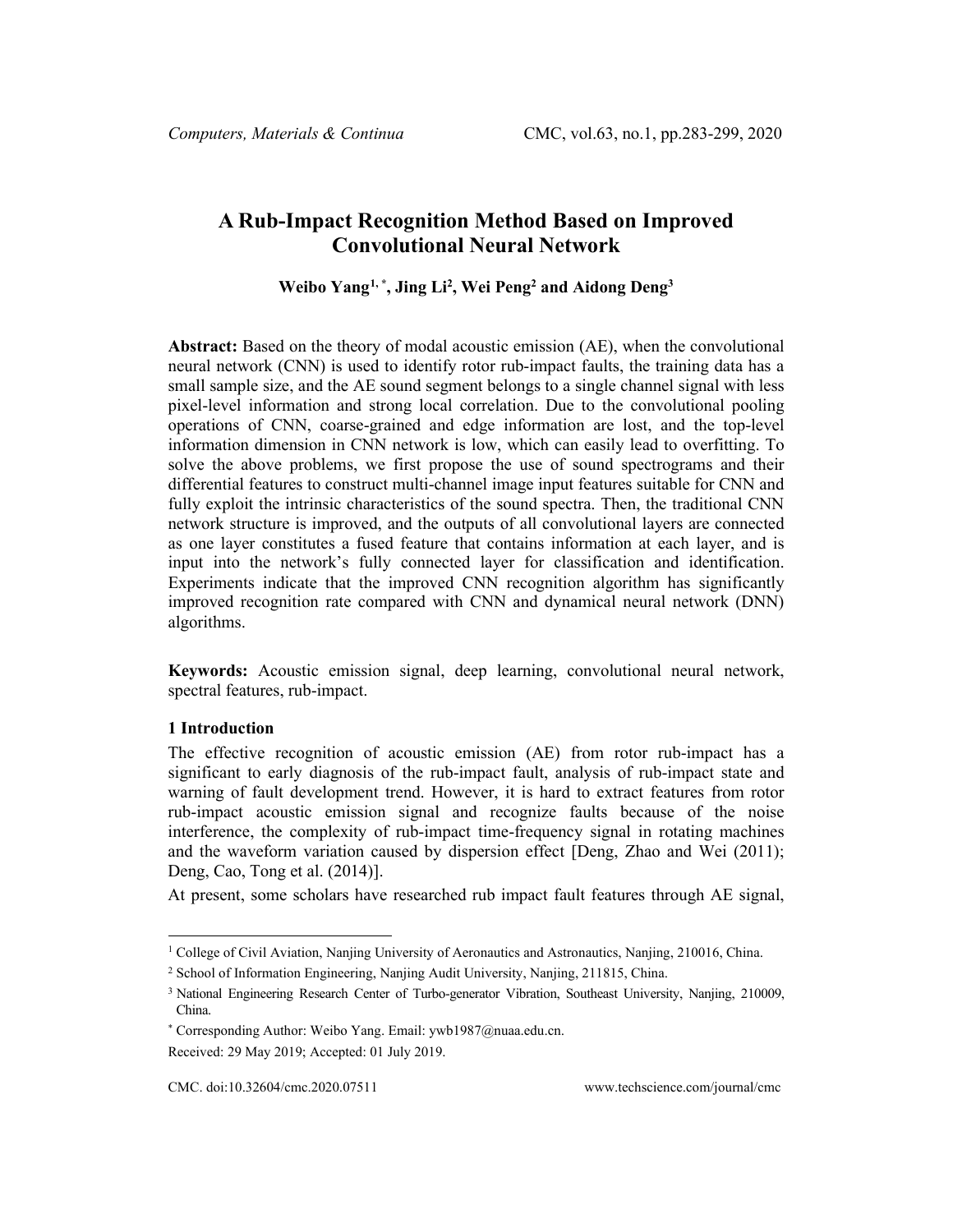which focuses on feature extraction, feature expression, recognition model and so on. In the aspect of feature extraction, many feature vectors including hit accumulation, amplitude distribution, frequency distribution, power spectral density and so on, their effectiveness has been verified. However, recognition algorithms combined with constructed feature vectors are widely used to solve faults diagnosis problem. Deng et al. [Deng, Zhao and Wei (2011); Deng, Cao, Tong et al. (2014)] researched waveform factual dimension algorithm and further to use support vector machine (SVM) to recognize the rubbing fault recognition in the rotatory machine [Abdel-Hamid, Mohamed and Jiang (2014)]. As an important recognition method using machine learning, it usually adopts statistical neural network model instead of the identified model to make the dynamic reconfiguration [Deng, Zhang, Tang et al. (2012); Deng, Tong, Tang et al. (2013)].

With the development of deep learning in recognition model, researchers have put forward many recognition models based on the deep learning, which were different from traditional machine learning frameworks, such as convolutional neural network (CNN) [Krizhevsky, Sutskever and Hinton (2012)], recurrent neural network (RNN) [Mikolov, Karafiát, Burget et al. (2010)], deep belief network [Mohamed, Dahl and Hinton (2011)]. Mostly, these methods used to solve image-processing tasks achieve great success [Abdel-Hamid, Mohamed and Jiang (2014); Cui, McIntosh and Sun (2018); Liu, Li, Shan et al. (2015); Perez, Karakus and Pellet (2017); Szegedy, Liu, Jia et al. (2015); Sun, Cao, Xu et al. (2015)]. In recent years, some researchers start to apply CNN in various acoustic recognition models and obtain some achievements. CNN applied in fault diagnosis improves the level and efficiency of fault diagnosis. However, deep CNN also has some drawbacks. Common problems include gradient disappearance, too many parameters and training data and so on. For the recognition problem on small training sets, the solutions would be different due to different fields.

Taking decaying, delaying, frequency dispersion and multi-modal characteristics of the received AE signal into consideration, there is fewer useful AE signal for rub-impact recognition. In this paper, based on time-frequency analysis, an AE spectral features method is applied first. It can not only improve the effective data quantity of AE recognition but also use spectrogram as the characteristic of the rotor running state. It can show the detailed changes of AE signal from time, frequency and energy intensity, and then effectively describe the fault characteristics contained in the AE signal, which is of great significance for realizing fault diagnosis of rotating machines. Secondly, a more applicable CNN structure is also introduced to avoid overfitting under limited learning data. The experiment proves the effectiveness of this improved CNN structure.

The organization of this paper is as follows. Section 2 introduces the analysis method of AE spectral features. To solve the classification problem of the rub-impact signal, an improved CNN structure suitable for rub-impact recognition is constructed by referring to the connection mode of DeepID in Section 3. Then, the upper proposed method is verified by 700 AE signals for three conditions of normal operation, local rubbing, and rubbing in Section 4. Finally, Section 5 gives the conclusion.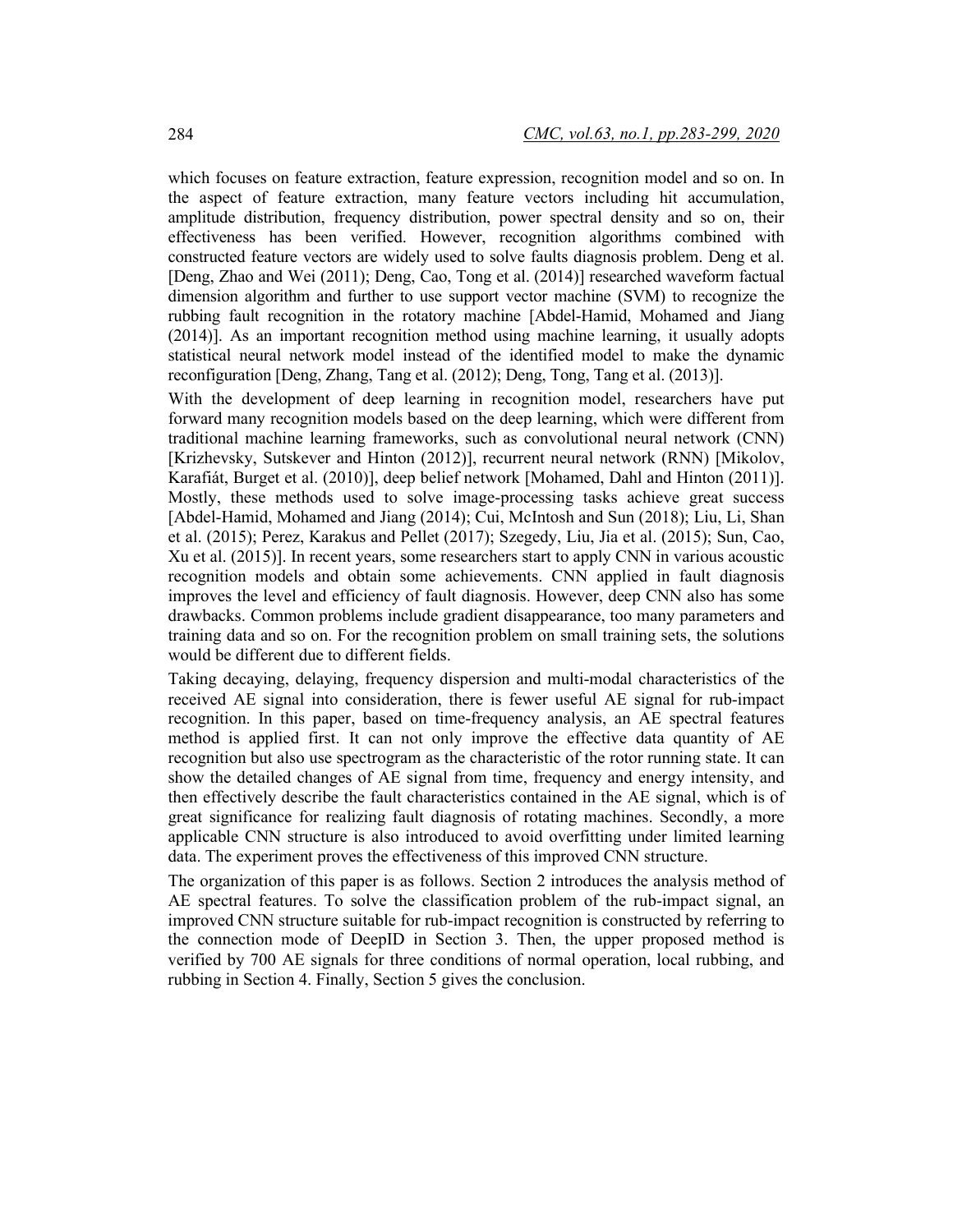### **2 Study on analysis method of ae spectral features**

The AE source signal has some characteristics like diversity, transient, non-stationary and time-frequency complexity and its characters are similar to the speech. Therefore, it can follow methods of speech signal processing. Assuming that the AE signal is short-time stationery, the AE signal can be spectrum analyzed in the vicinity of the time at any time. This continuous analysis can obtain two-dimensional spectral, called spectrogram.

The rotor rubbing test bed is shown in Fig. 1. Regulate the speed of the rotor by adjusting the current of the alternating current motor. A retractable screw is installed on the screw hole of the arch guided wave plate. Rotor rubbing is produced by adjusting the screw along the radial direction of the rotating shaft to the center of the rotating shaft. The installation position of AE sensor S1 on the guided wave plate is shown in Fig. 1(a). the sampling rate is 1 MHz, which means 512000 points will be sampled after triggering and the time length is 0.512 seconds. A floating threshold trigger is set. The AE signals under non-rubbing, local (slight) rubbing and whole-period (severe) rubbing conditions are analyzed in the experiment. The frame length is 512 and the frame shift is 245. The timefrequency analysis of 512-point fast Fourier transform (FFT) is used to calculate the spectra The AE wave is transmitted to the guide plate through the screw and then to sensor S1 when rubbing. Combined with the location of the AE source, analyze the AE signal after multi-modal suppression and dispersion compensation. The abscissa of the spectrogram represents time and the ordinate is frequency. The gray level of each pixel reflects the energy density of a certain time and frequency. The spectrogram can not only help to find the characteristics of different fault types but also can be used as an index to evaluate the severity of rub-impact, which will contribute to the effective identification of rub-impact faults.



(a) Experiment system



(b) The location of rub-impact source (c) Structure of rotor rub-impact test-bed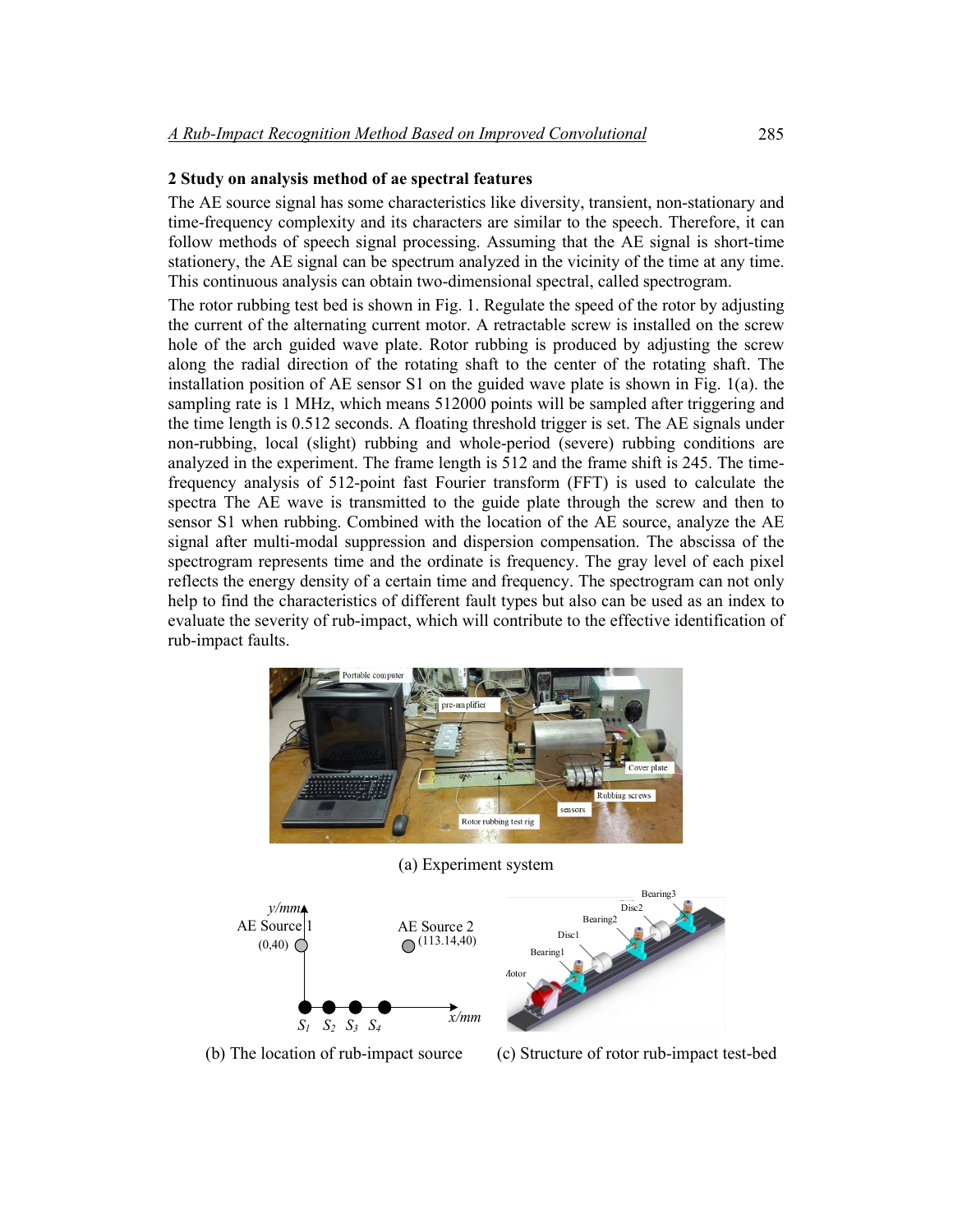

(d) Structure of rotor rub-impact locating test-bed

**Figure 1:** Rub-impact AE signal acquisition experimental system

Firstly, the AE signal is added with the window and processed into frames. Based on its short-time stationary property, the AE time series signal is divided into several short-time frames. The number of data points contained in each frame is the frame length and overlapping neighboring frames makes the transition between frames smooth and keeps its continuity. The frame separation is usually achieved by weighting a movable finitelength window. The window function  $\omega(n)$  is multiplied with the signal received by AE sensors and the windowed signal will be achieved by  $s_n(n) = s(n) \times \omega(n)$  [Chen, Li and Sanchez (2015)]. Because the Hamming window can improve the spectrum leakage, it is usually used as the window function to process the AE signal. The Hamming window is represented as Eq. (1).

$$
w(n) = \begin{cases} 0.54 - 0.46 \cos[2\pi n / (N-1)], & 0 \le n \le (N-1) \\ 0, & \text{others} \end{cases}
$$
 (1)

The signal  $x_n(m)$  is the *n*th AE signal frame, its FFT result is:

$$
X(n,k) = \sum_{m=0}^{N-1} x_n(m)e^{-j\frac{2\pi km}{N}}
$$
 (2)

 $0 \le k \le N-1$ ,  $|X(n,k)|$  is the short-time spectral magnitude estimation. The energy intensity function  $P(n, k)$  will be acquired:

$$
P(n,k) = |X(n,k)|^2 \tag{3}
$$

 $P(n, k)$  is the two-dimensional non-negative real value function. The time *n* denotes the abscissa and the frequency *k* denotes the ordinate. The two-dimensional image constructed by  $P(n,k)$  is the spectrogram. The spectrogram is a two-dimensional image that reflects the energy intensity of AE signal in time and frequency domain. It can describe the detailed changes from various angles. Then it will effectively and comprehensively describe the subtle fault characteristics of the signal. In order to measure various features effectively, the original features should be normalized before feature selection during the recognition of different rub-impact faults. The method is as follow:

$$
\tilde{f}_{i,j} = \frac{f_{i,j} - \alpha_i}{\beta_i - \alpha_i} \tag{4}
$$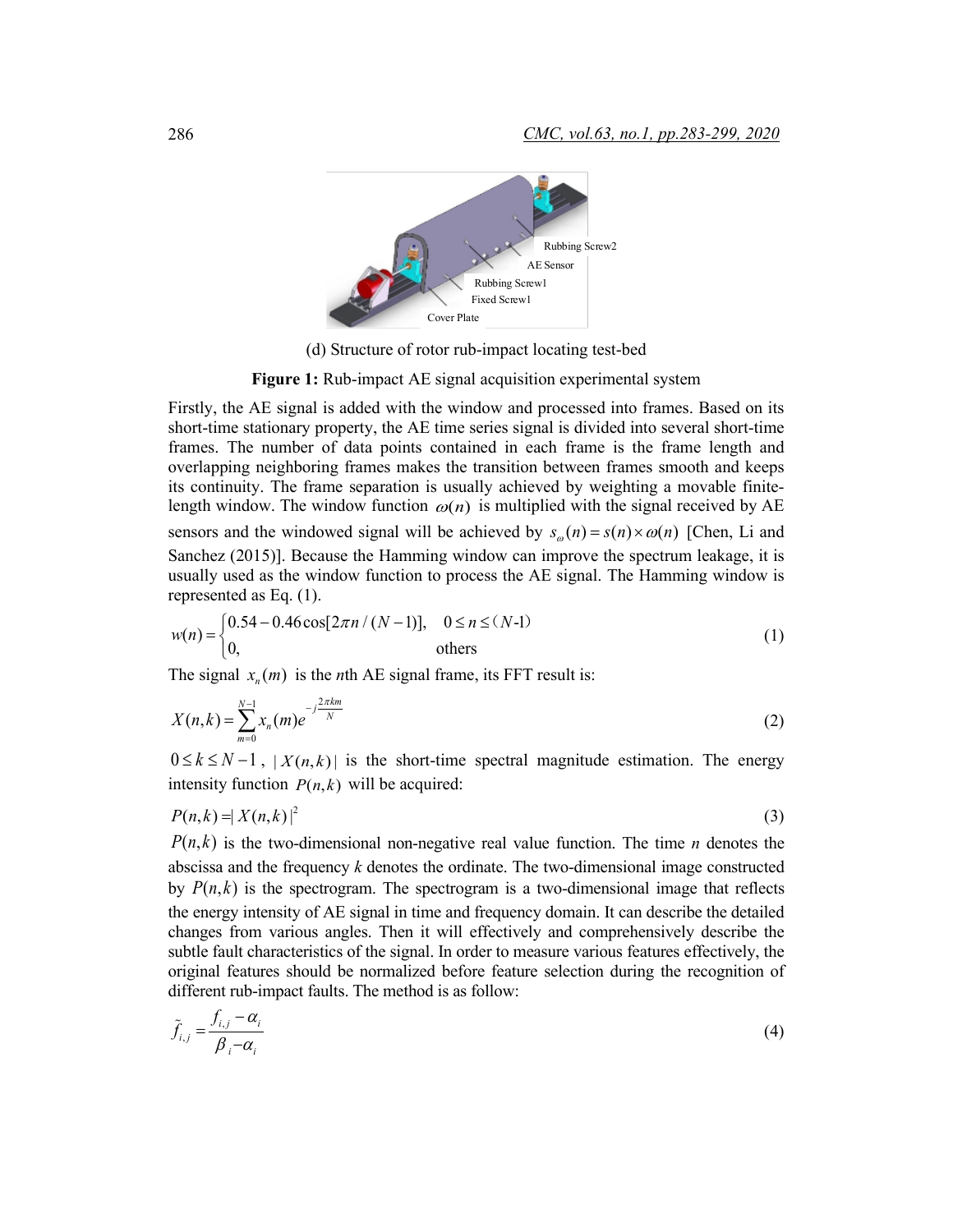In the formula,  $f_{i}$  is the *i*th feature value of the *j*th sample.  $\alpha_i$  is the minimum of the *i*th feature,  $\alpha_i = \min_j(f_{i,j})$ .  $\beta_i$  is the maximum of the *i*th feature,  $\beta_i = \max_j(f_{i,j})$ .

### *2.1 Non-rubbing state*

The total gain of the AE driver is adjusted to 60 dB. The AE signal is acquired and the spectrogram is calculated in a state where the rotor test stand is stable and does not experience rubbing, as shown in Fig. 2. At this time, the AE waveform is a noise signal. From the time-frequency domain, the noise is concentrated at 0-20 kHz. The low-frequency part of the noise spectrum mainly comes from the vibration noise of the mechanical structure of the rotor table, and the high-frequency part is the noise caused by the weak rub inside the motor.



**Figure 2:** AE signal without rubbing

## *2.2 Local rubbing state*

Install a slightly curved rotor shaft, the center of the shaft deviates from the geometric center of the bearing, and the rubbing screw makes slight contact with the rubbing rotor. Every revolution of the rotor, rotary discs and rubbing screws generate multiple points or parts of arc contact, and local rubbing occurs at this time. Fig. 3 shows the AE signal and spectrogram. The obvious periodical impact phenomenon can be seen from the timedomain waveforms, which are expressed as several burst-type AE signals with a frequency range of 0-100 kHz and energy concentration near 25 kHz.



**Figure 3:** AE signal for partial rubbing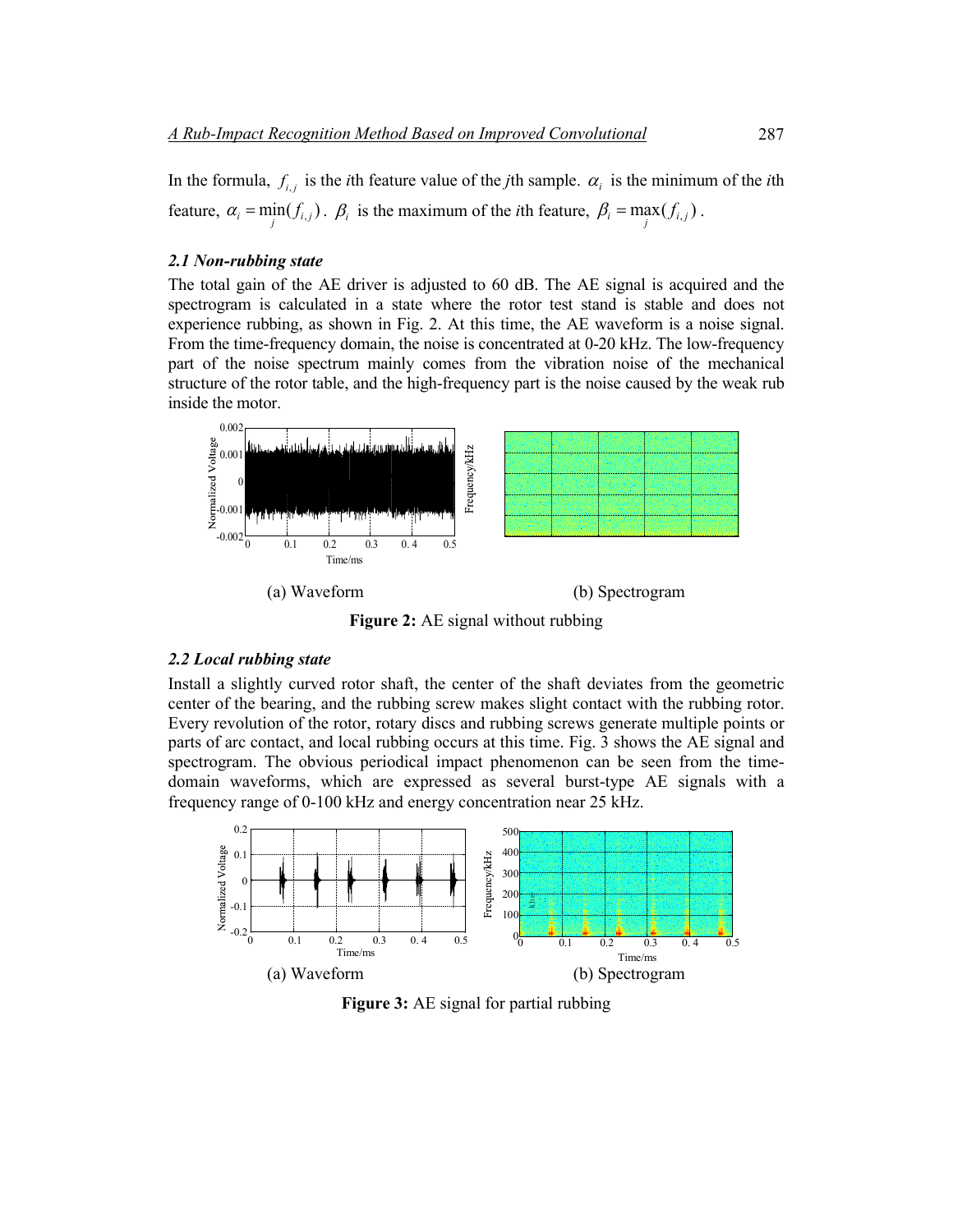# *2.3 The whole-period rubbing state*

Adjusting rubbing screws to increase rubbing on the above experimental device, and the rotor is always in contact with the stator during one revolution. At this point, a full-week rub occurred. Fig. 4 shows the AE signal and sound spectrum during the rubbing of the whole-period. From the waveform of time domain Fig. 4(a), it can be seen that the amplitude of AE signal fluctuates significantly, and it is characterized by a continuous AE signal. A large number of AE events occur simultaneously and are indistinguishable in time. In Fig. 4(b), the frequency is more abundant, the high-frequency component is increased, and the energy amplitude is also greatly increased.



Figure 4: AE signal of the whole-period rubbing status

# **3 Improving the structure of CNN**

# *3.1 Convolutional neural network*

A typical CNN consists of several different layers, which are cascaded in a certain order, including an input layer, a number of convolution layers and pooling layers, a certain number of fully-connected layers and the last output layer (loss layer). CNN introduces a special way to organize hidden layer units called convolution, which makes the network well extract local features of input data. The weight of the local connection between hidden layers is called the convolution kernel (convolution filter). All hidden layer units in the same layer share the same convolution kernel. Therefore, the output of this layer is the local feature extracted by the convolution kernel, also known as the feature map.

In the CNN, the features extracted from the lower convolution layer are closer to the original input data, so the level is relatively low. The features of the high-level convolution layer at the relatively top layer are derived from the features extracted from the low-level convolution layer, so the level is relatively high. CNN extract global features [Liu, Li, Shan et al. (2015)] by extracting the output (feature map) of the former layer.

# *3.2 DeepID network*

The DeepID network [Sun, Chen, Wang et al. (2014)] breaks through 99% recognition rate in the field of face recognition with its special network connection mode and feature extraction method and achieves great success. DeepID learns a set of high-level feature representation (deep hidden identity feature) for face recognition through deep learning. Extract features by learning a multi-class (10,000 classes, each class has about 20 instances) task of face recognition and generalize features to face recognition and other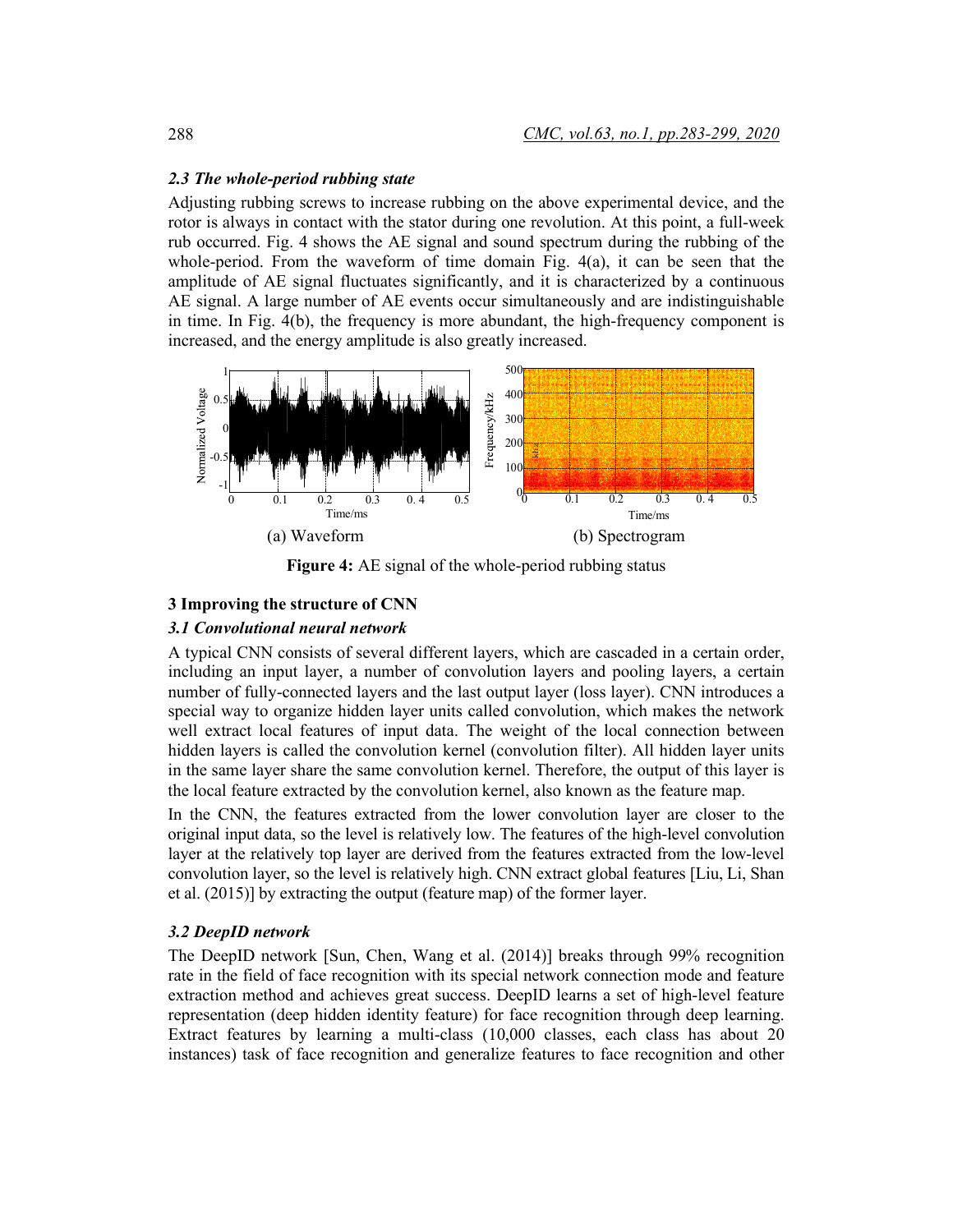new recognition tasks. Meanwhile, the more types of faces to be predicted during training, the stronger the generalization ability of DeepID [Wang, Jiang, Shao et al. (2017)]. Along with the layers of feature extraction, decreasing the number of units will gradually form features of a few hidden units closely related to identity at a higher level.

DeepID network has achieved great success in face recognition, reaching 99.15% recognition rate, exceeding untrained experimenters. To address this problem, by connecting the output of all convolution layers in the network into one layer and connecting all feature maps in the network together [Hansong and Chuanyang (2008)], the features extracted by the convolution network contain the features from each layer. Thus, it can maintain the feature information to the greatest extent and avoid losing some edge information due to the dimension-reduction of the pooling layer in the traditional convolution network.

# *3.3 The improving method of CNN architecture*

Traditional CNN adopts serial stacking structure but such structure will result in the lack of low-level features in the final features extracted by the network [Chan, Jia and Gao (2014)]. The features extracted by the convolution network finally contain the features from each layer, thus retaining the feature information to the greatest extent, and avoiding the loss of some edge information due to the dimensionality reduction of the pooling layer in the traditional convolution network.

Compared with the traditional imaging method, the spectrogram of sound has only one channel, relatively less information at the pixel level and strong local correlation [Li, Kang, Xu et al. (2014)]. While the convolution layers of traditional CNN are refining and extracting image features layer by layer, the size of feature maps of each layer decreases. Some coarse-grained information and edge information are losing, which makes the information dimension of the spectrogram with relatively less original pixel information lower in the top layer of CNN [Li, Kang, Xu et al. (2014)].

To better preserve the information of different dimensions and take into account the global characteristics of the top layer network and the local characteristics of the bottom layer network, this paper introduces a more applicable network connection method, that is, by adding branch connections, the output of each layer of the convolution layer in the network is directly connected to the last hidden layer of the network, which constitutes the final feature. This feature is called a multi-scale feature in other researches [Eberhardt, Stead and Stimpson (1999)]. It is widely used in unsupervised feature learning [Karl (2005)] and supervised feature extraction [Hyder and Mahata (2010)]. By adding such branch connections, the features of the last hidden layer contain features from all levels, so more information can be retained. However, the size of the bottom feature map is several times larger than that of the top feature map, which results in the information submergence in the top feature map. Meanwhile, the size of the bottom feature map is so large that also causes the problem of information redundancy [Dowling and Wald (1981)].

Therefore, in order to solve the classification problem of the rub-impact signal, a CNN structure suitable for rub-impact recognition constructed by referring to the connection mode of DeepID. The convolution kernel of the *l*th convolution layer of the network is represented by  $K^l$ , and the input of the layer is represented by  $I^l$ . Then the feature graph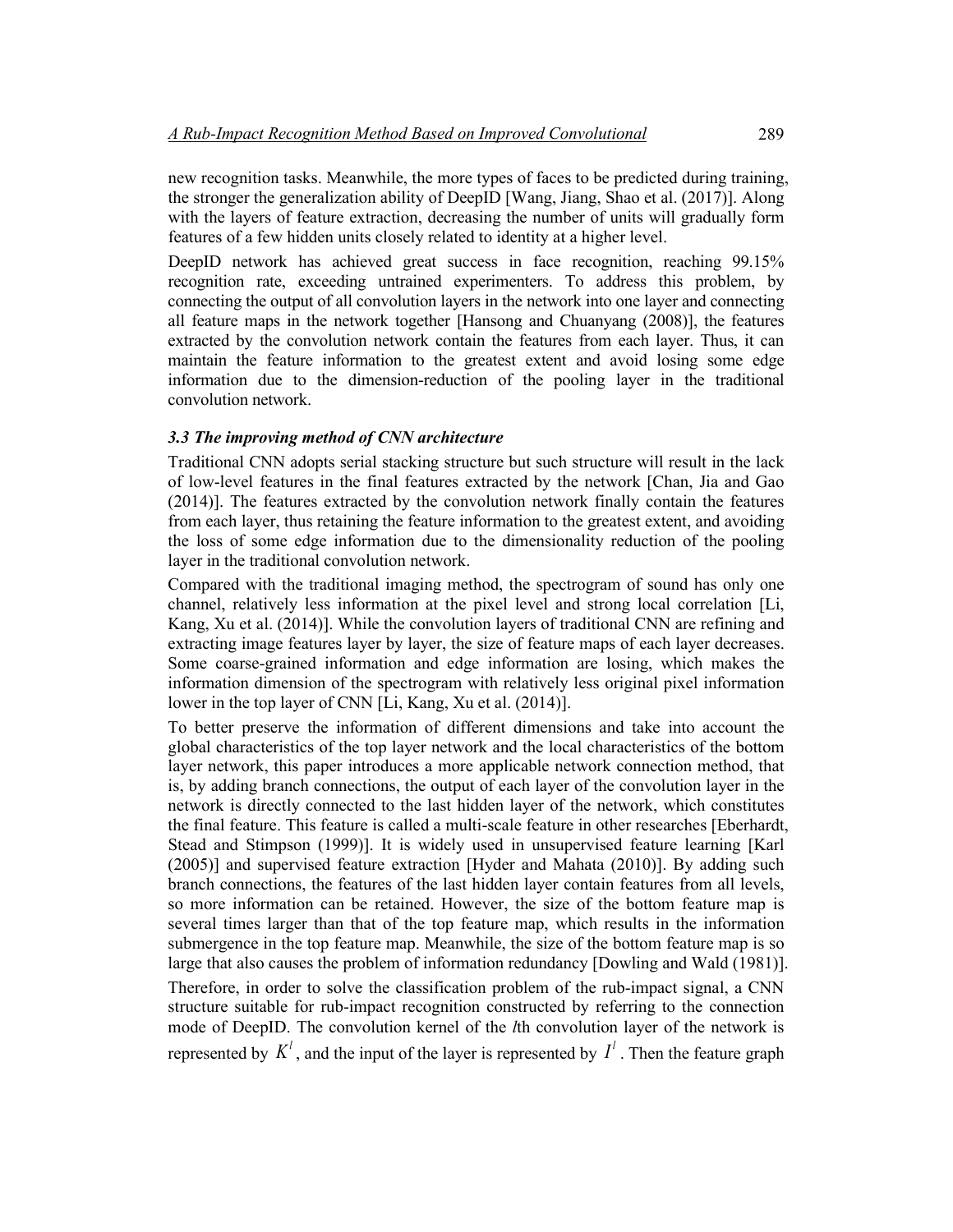*Z* of the layer can be represented by  $F^l$ , as shown in Eq. (5).

$$
F^{l}(i, j) = (K^{l} \times I^{l}(i, j)) = \sum_{m} \sum_{n} I^{l}(i - m, j - n)K^{l}(m, n)
$$
\n(5)

where,  $\times$  denotes the convolution operation.

New feature maps can be obtained by connecting the feature maps extracted from the first three convolution layers. However, because the dimensions of the three-level feature map are different, it is necessary to flatten the feature map into one-dimensional features according to Eq. (6):

$$
F_{\text{flat}}^l(i + j \times m + c \times m \times n) = F^l(i, j, c)
$$
\n
$$
(6)
$$

where, *m* and *n* represent the size of the *l*th convolution kernel.



**Figure 5:** AE signal of the whole-period rubbing status

Then, accumulate the flattened feature maps to get the fusion feature maps. The network structure of this paper is shown in Fig. 5, including a convolution layer, a pooling layer, a convolution layer, a pooling layer, a fully-connected layer, and a classifier. The first convolution layer uses convolution kernel  $64@2\times2$ , the second convolution layer uses convolution kernel  $96@2\times2$  and the third convolution layer uses convolution kernel  $128@2\times2$ . The average pooling size of the pooling layer is  $2\times2$ . The training parameters of the network are set as follows: batch=16, epoch=100, learning rate  $\lambda$ =0.00001. Random gradient descent algorithm is used to optimize the training parameters and crossentropy is used as a loss function [Stoica, Babu and Li (2011)].

Because the amount of data used in this paper is small and the number of layers is large, serious over-fitting phenomenon occurs in the training process. Therefore, Dropout [Srivastava, Hinton, Krizhevsky et al. (2014)] proposed by Hinton is introduced in this paper and applied on all convolution layers and fully-connected layers to suppress overfitting. At the same time, considering the different degree of over-fitting in each layer, the dropout rate is 0.2 for the convolution layer and 0.5 for the fully-connected layer.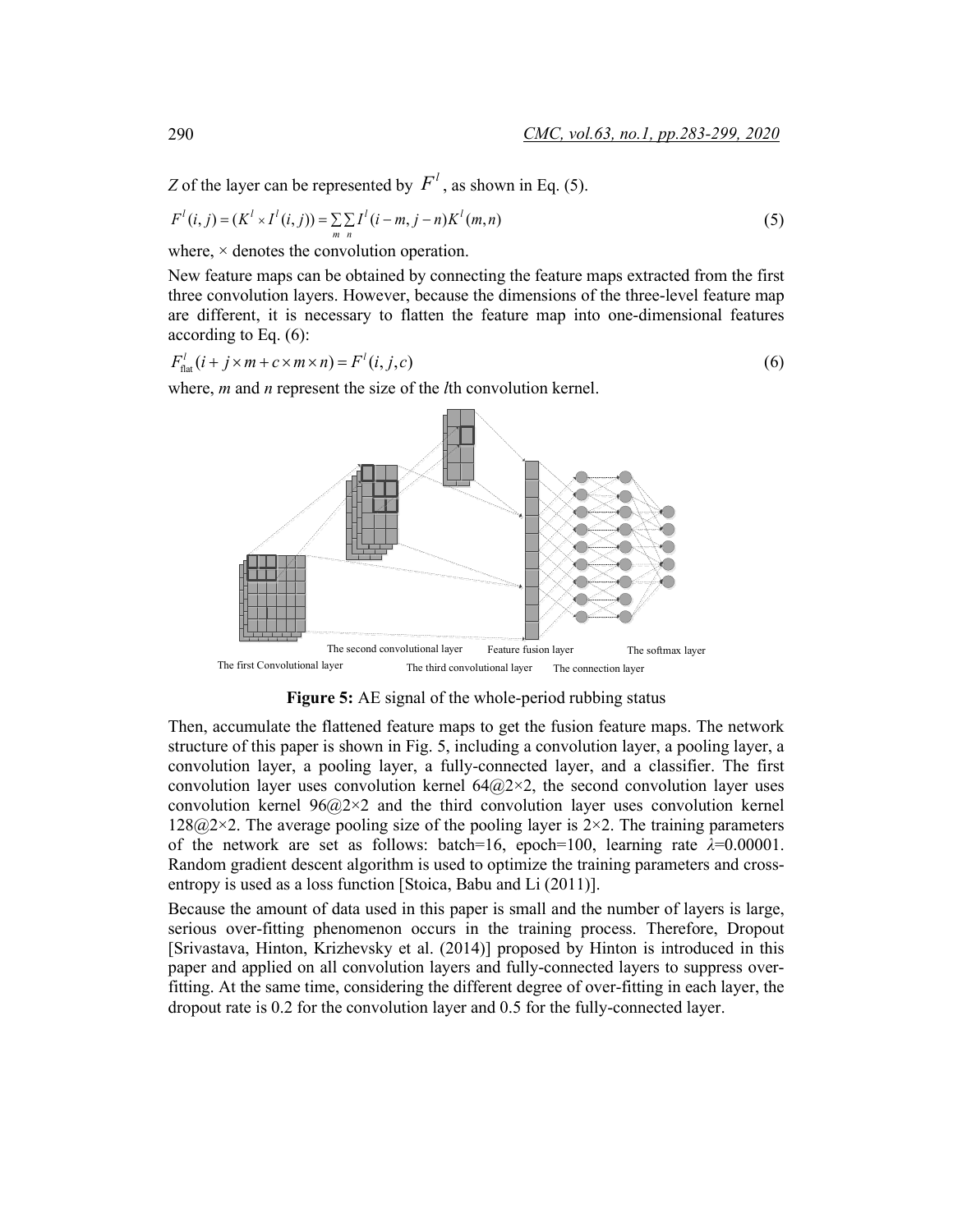# **4 The results of experiment**

### *4.1 Input data processing*

The experimental data is 700 AE signals for three conditions of normal operation, local rubbing, and rubbing during the entire cycle and each data lasts 512000 sampling points. The length of time is 0.512 seconds and 5-fold cross-validation is used. The time-series AE signal is characterized by frame length 512, 50% frame shift, and 512-point FFT spectrum. On this basis, the first-order and second-order differential features of both time and frequency axis direction [Mohimani, Babaie-Zadeh and Jutten (2009)] in Python, and the five-channel image input features are finally formed together with the original spectrogram.

There are two types of the differential spectrum: the differential spectrum along the time axis and along the frequency axis. The differential spectrum along the time axis can better represent the dynamic change of sound clips time [Hyder and Mahata (2010)]. Similarly, dynamic frequency characteristics can also be well represented by differential spectrum along the frequency axis. Tab. 1 describes the composition of multichannel spectrograms.

**Table 1:** Composition of the multichannel spectrograms

| Channel | Composition of the Multichannel Spectrograms                                                  |  |  |
|---------|-----------------------------------------------------------------------------------------------|--|--|
|         | Spectrogram without differential spectrum                                                     |  |  |
| 2       | Spectrogram with first-order differential spectrum                                            |  |  |
| 3       | Spectrogram with first-order frequency and time differential spectrum                         |  |  |
| 4       | Spectrogram with first-order frequency differential spectrum, first-order time differential   |  |  |
|         | spectrum and second-order frequency differential spectrum                                     |  |  |
|         | Spectrogram with first-order and second-order frequency differential spectrum and first-order |  |  |
|         | and second-order time frequency differential spectrum                                         |  |  |

### *4.2 Selection of networks hyper parameters*

In the experiment, tensor flow, a general in-depth learning framework, was used to build and train the network. The selection of hyper parameters in neural networks has a great influence on the training of networks and even the convergence of the final networks. In order to ensure the generalization ability of networks, the final hyper parameters are determined through many experiments and comparisons, as shown in Tab. 2.

| <b>Hyper Parameters</b>     | Value                              |  |  |
|-----------------------------|------------------------------------|--|--|
| Dropout Rate                | 0.2                                |  |  |
| Momentum                    | 0.90                               |  |  |
| Learning Rate               | 0.0025                             |  |  |
| Regulation of Learning Rate | Fixed                              |  |  |
| Learning Algorithm          | <b>Stochastic Gradient Descent</b> |  |  |
| Regularization              | L <sub>2</sub>                     |  |  |
| Weight Decay                | 0.0005                             |  |  |
| <b>Batch Size</b>           | 64                                 |  |  |
| Epoch                       | 50                                 |  |  |
|                             |                                    |  |  |

**Table 2:** Training hyper parameters table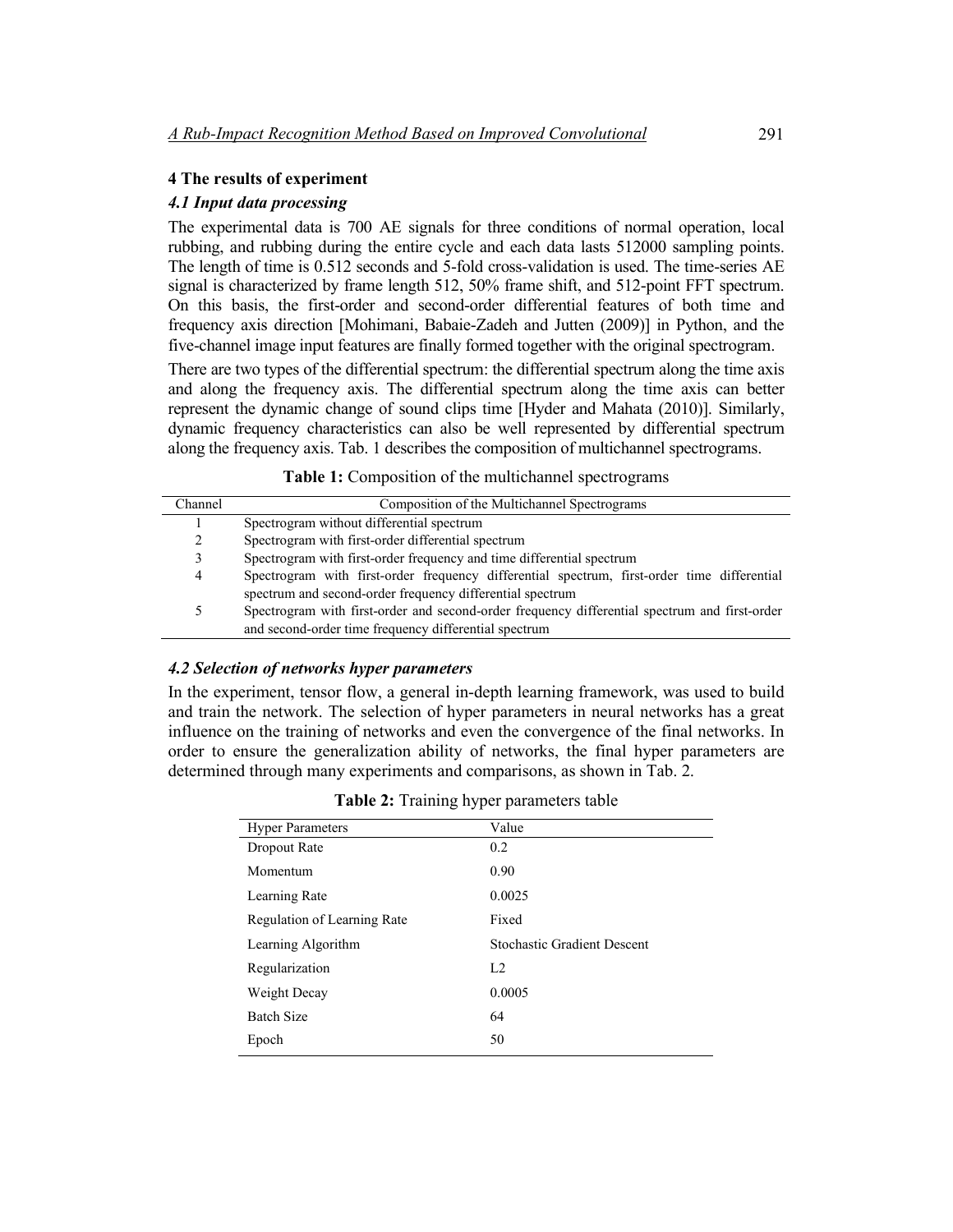## *4.3 Analysis of recognition performance under noisy environment*

Adding Gaussian white noise to the AE signal with the various signal to noise ratio (SNR), the recognition results of the improved CNN model and multichannel spectral features are shown in Fig. 6. The training curves of the recognition rate corresponding to the model are 20 dB, 10 dB, 0 dB, -10 dB and -20 dB respectively. The training curves of the loss function corresponding to the model are 20 dB, 10 dB, 0 dB, -10 dB and -20 dB respectively. The training curves of the model are 20 dB, 10 dB, 0 dB, 0 dB, -10 dB and - 20 dB respectively. It can be found from figures that the accuracy of the model decreases and the loss function increases when reducing the SNR. Moreover, the accuracy of different channel features is gradually widened. When the SNR decreases gradually, the accuracy of spectrum features with more channels decreases less, such as 4-channel spectrum features and 5-channel spectrum features. However, when the SNR decreases gradually, the accuracy of spectrum features with fewer channels is higher. For example, single-channel spectrum features and 2-channel spectrum features illustrate the effectiveness of multichannel spectrum features, especially in lower SNR environments. In addition, the network is generally trained to converge after 40 epochs and the error tends to a smaller value and remains stable. The accuracy of model recognition rises with the increase in the number of channels in the spectrogram, but it does not continually increase. When the number of channels is around 5, it is basically stable.

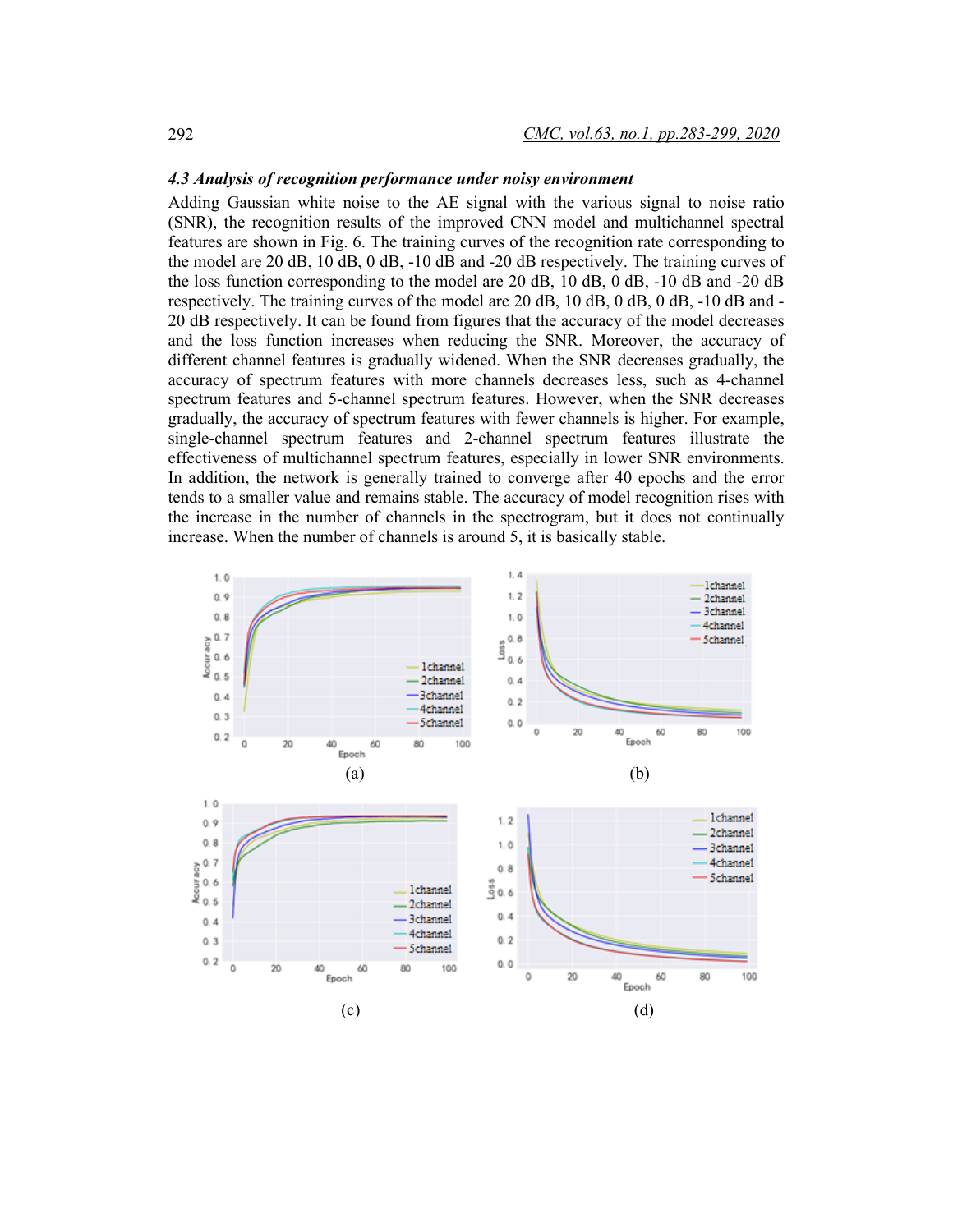

**Figure 6:** Convergence curves of 5 improved CNN models with different SNR during training

Tab. 3 gives the confusion matrix of AE recognition of rubbing faults for 5-channel spectral features at 0 dB. It can be seen that the recognition rate of the whole-period rubbing is 99.55%, close to 100%, which can effectively identify the whole-week rubbing; the recognition rate of the local rubbing fault is 90.36%, and the recognition rate of the non-rubbing state is 84.31%. It shows that under the normal environment, the model based on 5-channel spectral features can effectively recognize three rubbing states.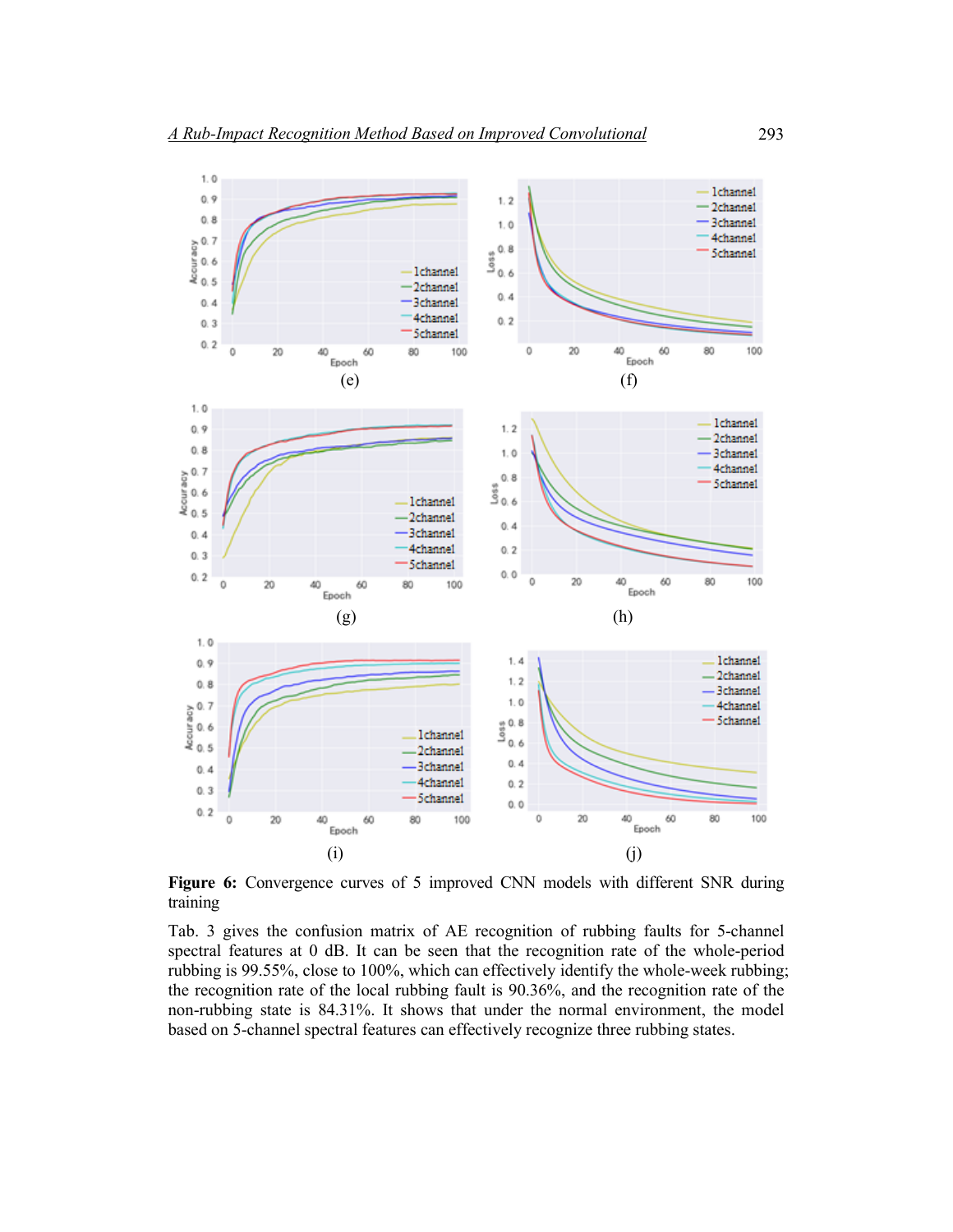|                      | Non-rubbing | Local Rubbing | Whole-period Rubbing |
|----------------------|-------------|---------------|----------------------|
| Non-rubbing          | 84 31%      | $13.53\%$     | 2.16%                |
| Local Rubbing        | 7.86%       | $90.36\%$     | 1.78%                |
| Whole-period Rubbing | $\theta$    | 0.45%         | $99.55\%$            |

**Table 3:** Composition of the multichannel spectrogram

Tab. 4 gives the confusion matrix of AE recognition of rub-impact faults for 5-channel spectral features at 10 dB. It can be seen that after the SNR is increased by 10 dB, the recognition rate of the whole-period rubbing is 100%, and the recognition rate of the whole-period rubbing is 100%. The recognition rate of the local rubbing fault is also improved, which is 91.72%. The recognition rate of the non-rubbing state is 87.85%.

**Table 4:** Confusion matrix of AE recognition of rubbing faults for 5-channel spectral features at 10 dB

|                         | Non-rubbing | Local Rubbing | Whole-period Rubbing |
|-------------------------|-------------|---------------|----------------------|
| Non-rubbing             | 87.85%      | 11.53%        | $0.62\%$             |
| Local Rubbing           | 7.16%       | 91.72%        | $1.12\%$             |
| Whole-period<br>Rubbing |             |               | $100\%$              |

Tab. 5 gives the confusion matrix of AE recognition of rub-impact faults for 5-channel spectral features at 20 dB. When the SNR is 20 dB, the recognition rate of the model is 100% and unchanged; the recognition rate of the local rubbing fault is 95.18%, which is 4.82% higher than that of the 0 dB; the recognition rate of the non-rubbing state is 88.74%, which is 5.03% higher than that of the 0 dB. Most of the error recognition occurs in the recognition of the non-rubbing state as the local rubbing state.

**Table 5:** Confusion matrix of AE recognition of rubbing faults for 5-channel spectral features at 20 dB

|                      | Non-rubbing | Local Rubbing | Whole-period Rubbing |
|----------------------|-------------|---------------|----------------------|
| Non-rubbing          | 88 74%      | $1092\%$      | $0.34\%$             |
| Local Rubbing        | 4.12%       | 95.18%        | $0.70\%$             |
| Whole-period Rubbing |             |               | $100\%$              |

Tab. 6 gives the confusion matrix of AE recognition of rub-impact faults for 5-channel spectral features at -10dB. With the decrease of SNR, the recognition rate of whole-period rub-impact of the model decreases to 99.16%, slightly lower than that of 0 dB, but it can still recognize the whole-period rubbing effectively; the recognition rate of local rubbing is 84.90%, which is 5.46% lower than that of 0 dB; the recognition rate of non-rubbing state is 80.92%, which is 3.39% lower than that of 0 dB. Compared with 0dB, the overall reduction is 3.1%. Compared with the previous situation of lower SNR, the reduction is the largest. This shows that the recognition accuracy of the model decreases rapidly under the condition of the sharp deterioration of SNR. However, the model based on the 5-channel spectral features in this paper can still maintain an average recognition accuracy of 88.32%.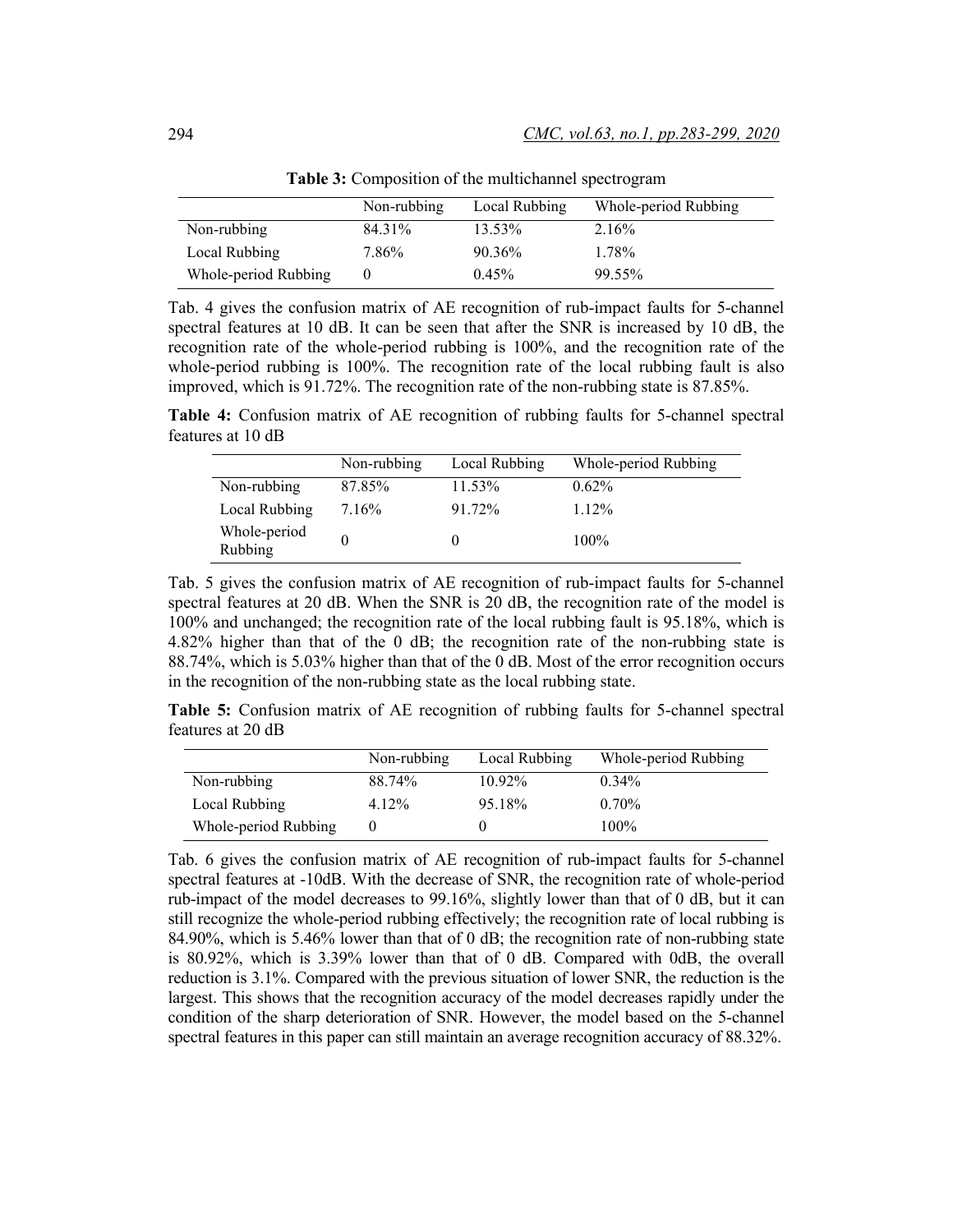|                      | Non-rubbing | Local Rubbing | Whole-period Rubbing |
|----------------------|-------------|---------------|----------------------|
| Non-rubbing          | 80.92%      | $16.15\%$     | 293%                 |
| Local Rubbing        | 12.89%      | 84 90%        | 2.75%                |
| Whole-period Rubbing | $\bigcirc$  | $0.84\%$      | 9916%                |

**Table 6:** Confusion matrix of AE recognition of rubbing faults for 5-channel spectral features at -10 dB

Tab. 7 gives the AE confusion matrix for rub-impact fault recognition with 5-channel spectral features at -20 dB. It can be seen that, even in the low SNR environment, the recognition rate of the algorithm for the whole-period rubbing is 97.3%, which shows that the method can effectively recognize the whole-period rubbing; the recognition rate for the local rubbing is 75.24%, which is 15.12% lower than that for the 0 dB. Most of the local rubbing is recognized as the non-fault state, and the recognition accuracy for the nonrubbing state is 78.47%. There are many recognition confusion problems with local rubbing.

**Table 7:** Confusion matrix of AE recognition of rubbing faults for 5-channel spectral features at -20 dB

|                      | Non-rubbing | Local Rubbing | Whole-period Rubbing |
|----------------------|-------------|---------------|----------------------|
| Non-rubbing          | 78.47%      | $15.84\%$     | 5.69%                |
| Local Rubbing        | 21.74%      | 75 24%        | $4.0\%$              |
| Whole-period Rubbing | $1.12\%$    | 1.58%         | $97.3\%$             |

### *4.4 Model contrast experiments*

In order to make the model evaluation more contrast, on the basis of the same features (5 channel spectrogram), the network is compared with a variety of classifiers on the rotor rub-impact AE signal data. In order to compare the effect of convolution layer feature extraction and the effectiveness of the network structure in this paper, a five-layer deep neural network and a traditional convolution neural network as well as some traditional classifiers are built and tested on the same data. The comparison classifiers and their parameters are as follows:

(1) Random forest. The number of decision trees is 400, the maximum depth of each decision tree is 6, the row sampling rate is 0.75, and the column sampling rate is 0.8.

(2) CNN. It has two convolution layers. The convolution nucleus is  $128@3\times3$  and 156@2×2. There are two fully-connected layers with 5000 units and the Softmax layer as classifiers. In order to prevent over-fitting, dropout is used in both convolution layer and fully-connected layer, with a coefficient of 0.5.

(3) Dynamical neural network (DNN). It consists of five layers with fully-connected layers. The number of units in each layer is 384. Dropout is used in each layer with a coefficient of 0.5. The last layer is the Softmax layer.

(4) SVM. The penalty coefficient C=1, using radial basis function kernel and one *vs.* one multi-classification strategy.

(5) K-nearest neighbor algorithm. The number of nearest neighbors *N*=8, and K-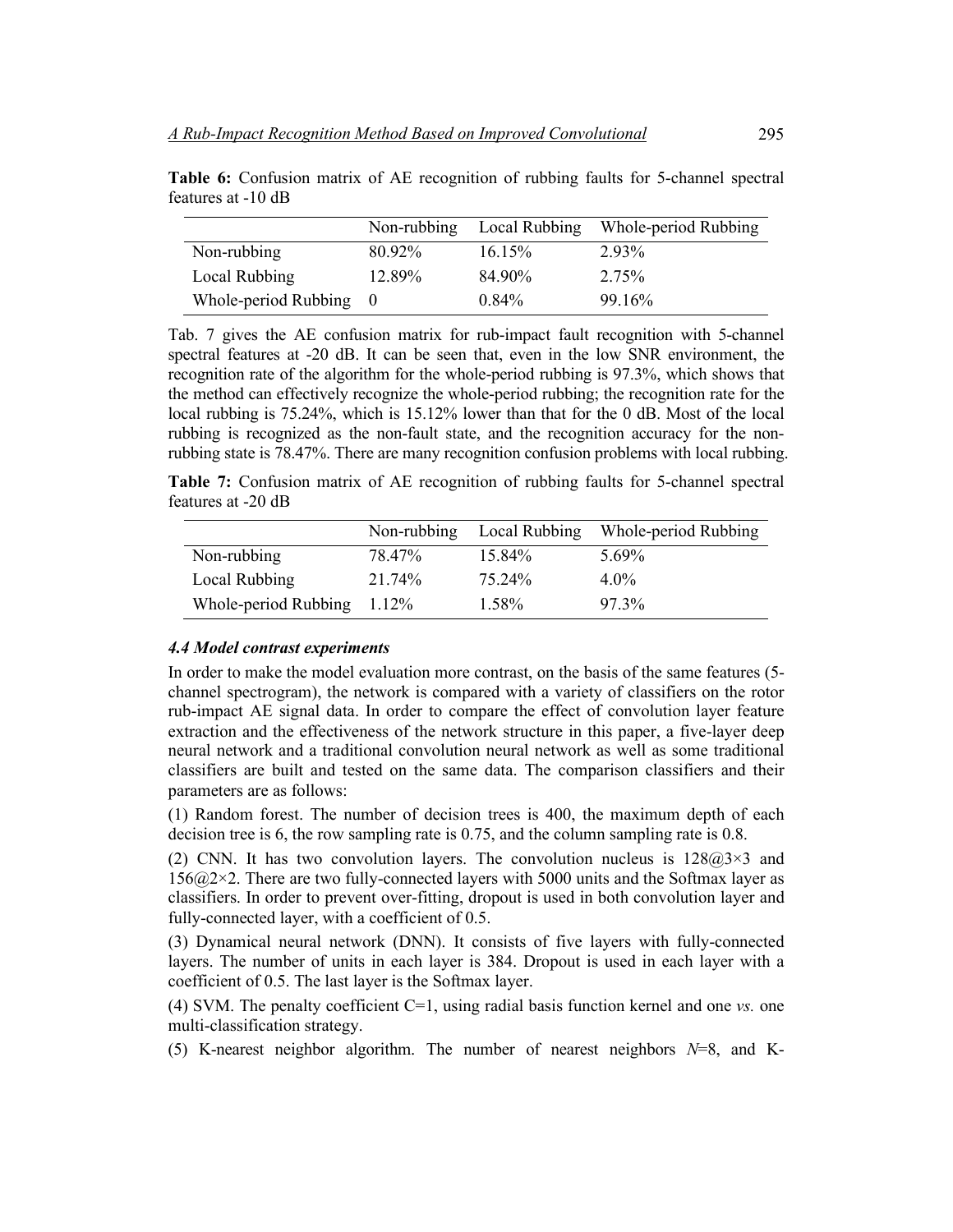dimensional tree is used to search, where the metric distance of the tree is Euclidean distance.

(6) RNN. It has two layers with 1024 units in each layer, and the dropout rate of each layer is 0.5.

Tab. 8 shows the recognition rate of rotor rub-impact AE signal by various classifiers in an ideal noise-free environment. Compared with random forest, KNN and SVM, the recognition rate of the model in this paper increased by 9.8%, 21.3% and 14.5%, respectively. As a kind of strong anti-over-fitting classifier, the recognition rate of random forest is only 85.4%, which indicates that the random forest does not fully utilize the existing information in the sound spectrum data. And the recognition performance of SVM and KNN is only 80.7% and 73.9%, which proves that the CNN performs better than the traditional classifier in rotor rub-impact AE signal recognition when dealing with image multidimensional features (multi-channel spectral features).

Compared with DNN, the accuracy of the improved CNN model raised by 6.5%. Although both are deep neural networks, the model in this paper has a convolution layer and belongs to CNN structure. When dealing with two-dimensional image data, CNN can better adapt to the data on their spatial and local relationship, extract more effective features, so as to achieve better recognition rate.

Compared with traditional CNN, the specific structure of DeepID network integrates multi-level features by connecting the output of each convolution layer, thus retaining feature information to a greater extent. This model extends the DeepID network further. By adding two layers of a fully-connected layer, the network can better characterize the sample distribution in high-dimensional space and distinguish fusion features. Also, adding the Softmax layer makes the model can directly classify the rotor rub-impact AE signals, changing the pattern that DeepID only extracts features but does not classify them. Therefore, the recognition rate of this network is 4.4% higher than that of traditional CNN.

| Accuracy               | Mean | <b>Standard Deviation</b> |
|------------------------|------|---------------------------|
| Random Forest          | 85.4 | 0.9                       |
| <b>Traditional CNN</b> | 90.8 | 1.2                       |
| <b>RNN</b>             | 91.5 | 1.6                       |
| <b>KNN</b>             | 73.9 | 2.1                       |
| <b>SVM</b>             | 80.7 | 1.4                       |
| <b>DNN</b>             | 88.7 | 1.7                       |
| Model in This Paper    | 952  | 1.3                       |

**Table 8:** Recognition rate of rotor rub-impact AE signal by various classifiers

### **5 Conclusion**

In this paper, a rotor rub-impact fault recognition method based on improved CNN for AE signal is introduced. The time-frequency features of the spectrogram of the rubimpact AE signal are analyzed. The structure of CNN is improved by using DeepID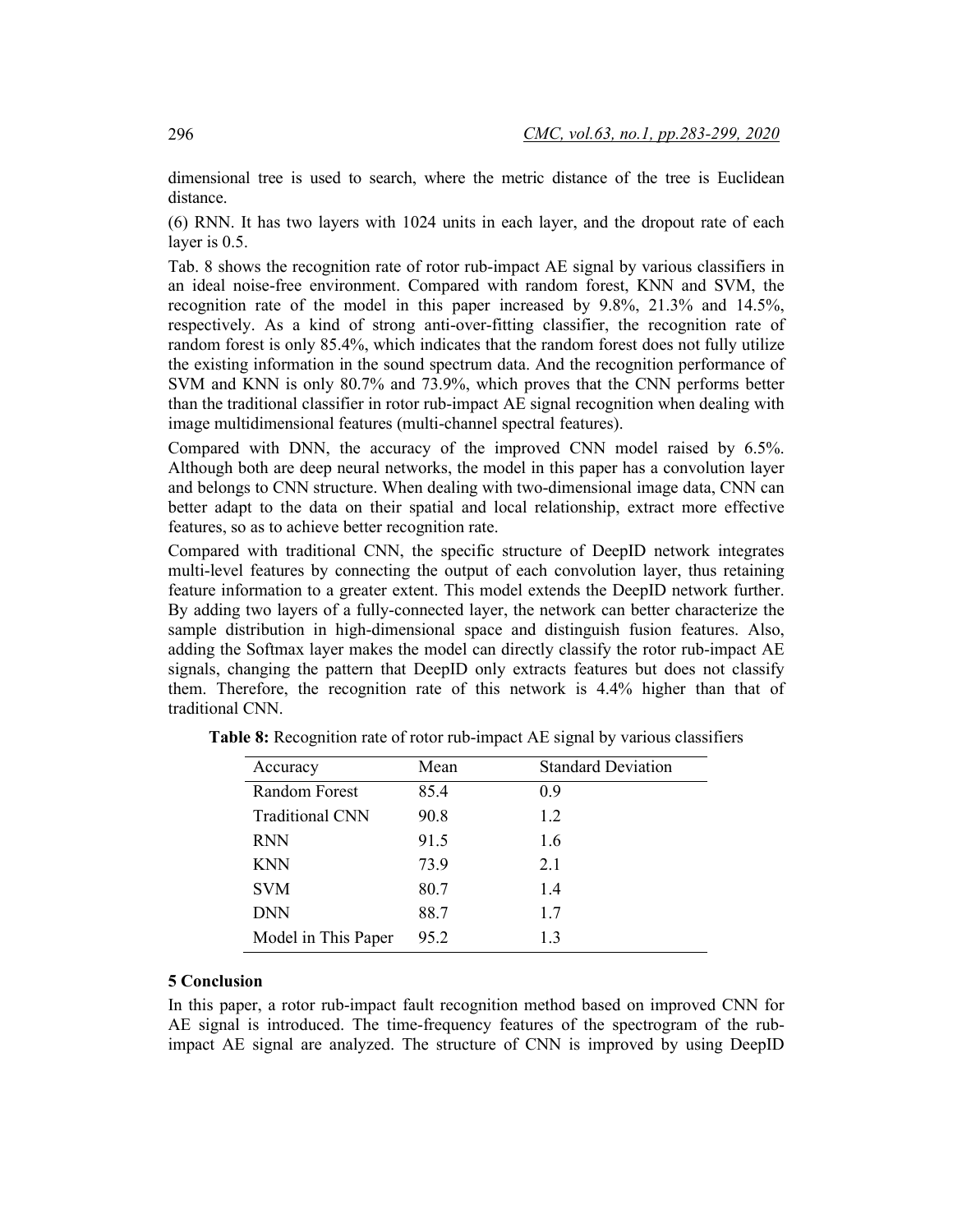network with more applicable connection method. An improved CNN suitable for rotor rub-impact fault identification is proposed, which is summarized as follows:

(1) The problem of AE signal recognition for rotor rub-impact is different from that of face recognition. It's sound clips are one-dimensional time series data while the face image is two-dimensional data with a special topological structure. Firstly, this paper converts one-dimensional audio data into a two-dimensional spectrogram image and uses CNN as a classifier, using DeepID's unique network connection to organize the network.

(2) Compared with the traditional CNN, the improved CNN connects the output of all convolution layers into one layer and connects all feature maps together in the network so that the features extracted by the convolutional network contain the features from each layer, thus avoiding the loss of some edge information due to the pooling layer in the traditional CNN.

(3) In this paper, based on the spectrogram image, the extracted multi-order differential features of the spectrogram and the 5-channel image features are combined to form the original spectrogram. As the final input features, the static and dynamic characteristics of the spectrogram are effectively explored. Moreover, CNN is used as a classifier to make full use of the advantage of the multi-channel image, which makes the input data contain more static and dynamic audio features.

(4) Considering practical use conditions, the proposed method needs further improvements according to different rotate speed and loading. In addition, it is import to add more fault types of rotating machinery that the generalization ability of the proposed method could be continually improving its effectiveness.

**Acknowledgement:** The authors would like to acknowledge the Six Talent Peaks Project in Jiangsu Province [XCL-CXTD-007] and China Postdoctoral Science Foundation [2018M630559] for their financial support in this project.

**Conflicts of Interest:** The authors declare that they have no conflicts of interest to report regarding the present study.

### **References**

**Abdel-Hamid, O.; Mohamed, A. R.; Jiang, H.** (2014): Convolutional neural networks for speech recognition. *IEEE/ACM Transactions on Audio, Speech, and Language Processing*, vol. 22, no. 10, pp. 1533-1545.

**Chan, T.; Jia, K.; Gao, S.** (2014): PCANet: a simple deep learning baseline for image classification. *IEEE Transactions on Image Rocessing*, vol. 24, no. 12, pp. 5017-5032.

**Chen, Z.; Li, C.; Sanchez, R.** (2015): Gearbox fault identification and classification with convolutional neural networks. *Shock and Vibration*, vol. 15, no. 8, pp. 18-28.

**Cui, Q.; McIntosh, S.; Sun, H.** (2018): Identifying materials of photographic images and photorealistic computer generated graphics based on deep CNNs. *Computers, Materials & Continua*, vol. 55, no. 2, pp. 229-241.

**Deng, A.; Cao, H.; Tong, H.; Zhao, L.; Qin, K. et al.** (2014): Recognition of acoustic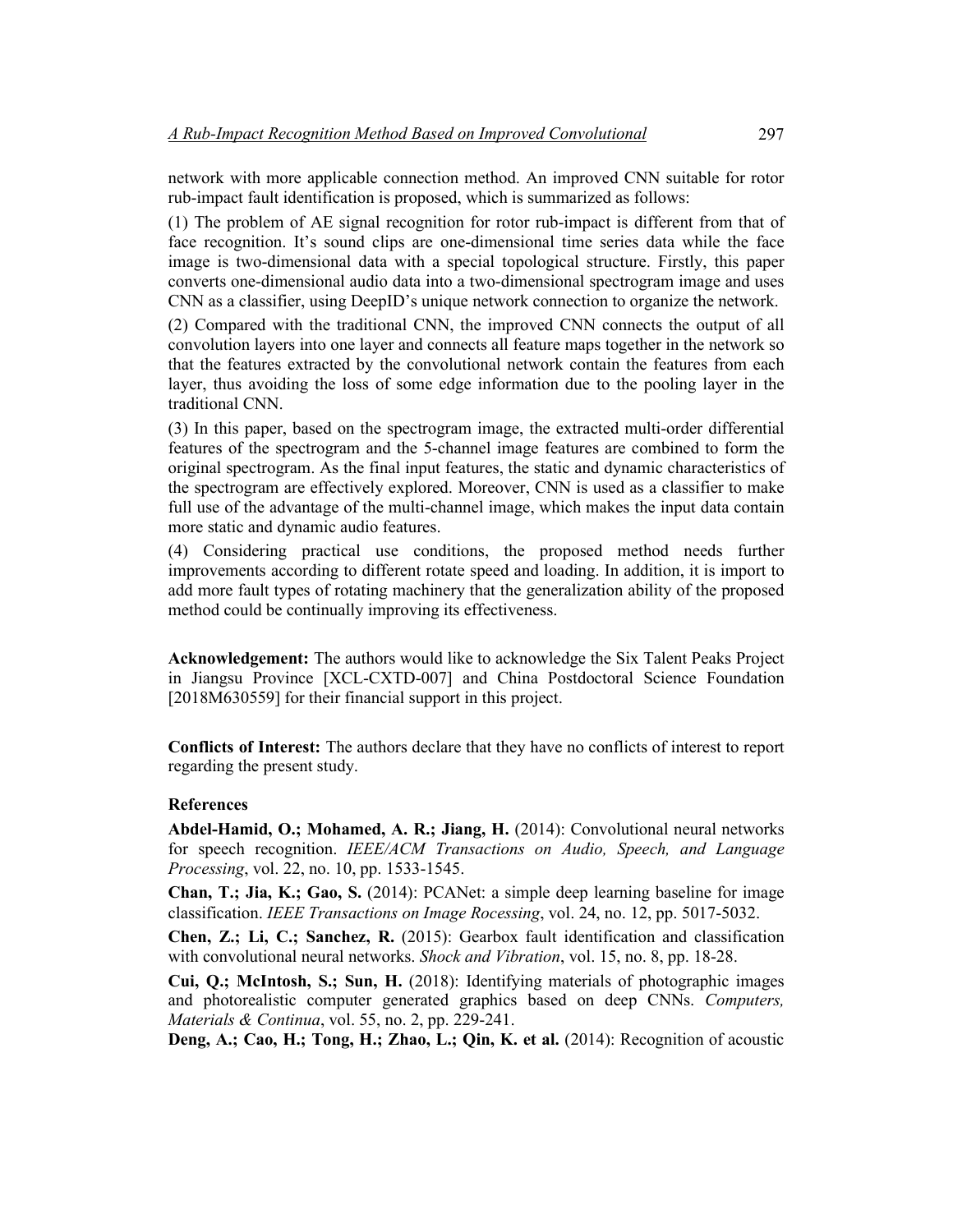emission signal based on the algorithms of TDNN and GMM. *Applied Mathematics & Information Sciences*, vol. 8, no. 2, pp. 907-916.

**Deng, A.; Tong, H.; Tang, J.; Cao, H.; Qin, K. et al.** (2013): Study on location algorithms of beamforming based on MVDR. *Applied Mathematics & Information Sciences*, vol. 7, no. 6, pp. 2455-2466.

**Deng, A.; Zhao, L.; Wei, X.** (2011): Application of quantum neural networks in localization of acoustic emission. *Journal of Systems Engineering and Electronics*, vol. 22, no. 3, pp. 507-512.

**Deng, A.; Zhang, X.; Tang, J.; Zhao, L.; Qin, K.** (2012): Localization of acoustic emission source based on chaotic neural networks. *Applied Mathematics & Information Sciences*, vol. 6, no. 3, pp. 713-719.

**Dowling, J. E.; Wald, G.** (1981): Proceedings of the national academy of sciences of the united states of america. *Nutrition Review*s, vol. 39, no. 3, pp. 135-138.

**Eberhardt, E.; Stead, D.; Stimpson, B.** (1999): Quantifying progressive pre-peak brittle fracture damage in rock. *International Journal of Rock Mechanics and Mining Sciences*, vol. 36, pp. 361-380.

**Hansong, G.; Chuanyang, D. U.** (2008): Rock mechanic analysis of earthquake prediction with acoustic emission. *Advances in Earth Science*, vol. 23, no. 12, pp. 1293-1298.

**Hyder, M. M.; Mahata, K.** (2010): An improved smoothed l0 approximation algorithm for sparse representation. *IEEE Transactions on Signal Processing*, vol. 58, no. 4, pp. 2194-2205.

**Hyder, M. M.; Mahata, K.** (2010): Direction-of-arrival estimation using a mixed l2,0 norm approximation. *IEEE Transactions on Signal Processing*, vol. 58, no. 9, pp. 4646-4655.

**Karl, W. C.** (2005): Regularization in image restoration and reconstruction. *Handbook of Image and Video Processing (Second Edition)*, pp. 183-202.

**Krizhevsky, A.; Sutskever, I.; Hinton, G. E.** (2012): Imagenet classification with deep convolutional neural networks. *International Conference on Neural Information Processing Systems*, *Curran Associates Inc*, pp. 1097-1105.

**Li, H. Y.; Kang, L.; Xu, Z.; Ji, Q.; Zhao, S.** (2014): Precursor information analysis on acoustic emission of coal with different outburst proneness. *Journal of China Coal Society (In Chinese)*, vol. 39, no. 2, pp. 384-388.

**Li, J.** (2017): *Research on Condition Evaluation and Localization Technology Using Acoustic Emission (Ph.D. Thesis).* Southeast University, China.

**Liu, M.; Li, S.; Shan, S.; Chen, X.** (2015): AU-inspired deep networks for facial expression feature learning. *Neurocomputing*, vol. 159, no. 8 pp. 126-136.

**Mikolov, T.; Karafiát, M.; Burget, L.; Černocký, J.; Khudanpur, S.** (2010): Recurrent neural network based language model. *Eleventh Annual Conference of the International Speech Communication Association*.

**Mohamed, A.; Dahl, G. E.; Hinton, G.** (2011): Acoustic modeling using deep belief networks. *IEEE Transactions on Audio Speech & Language Processing*, vol. 20, no. 1, pp. 14-22.